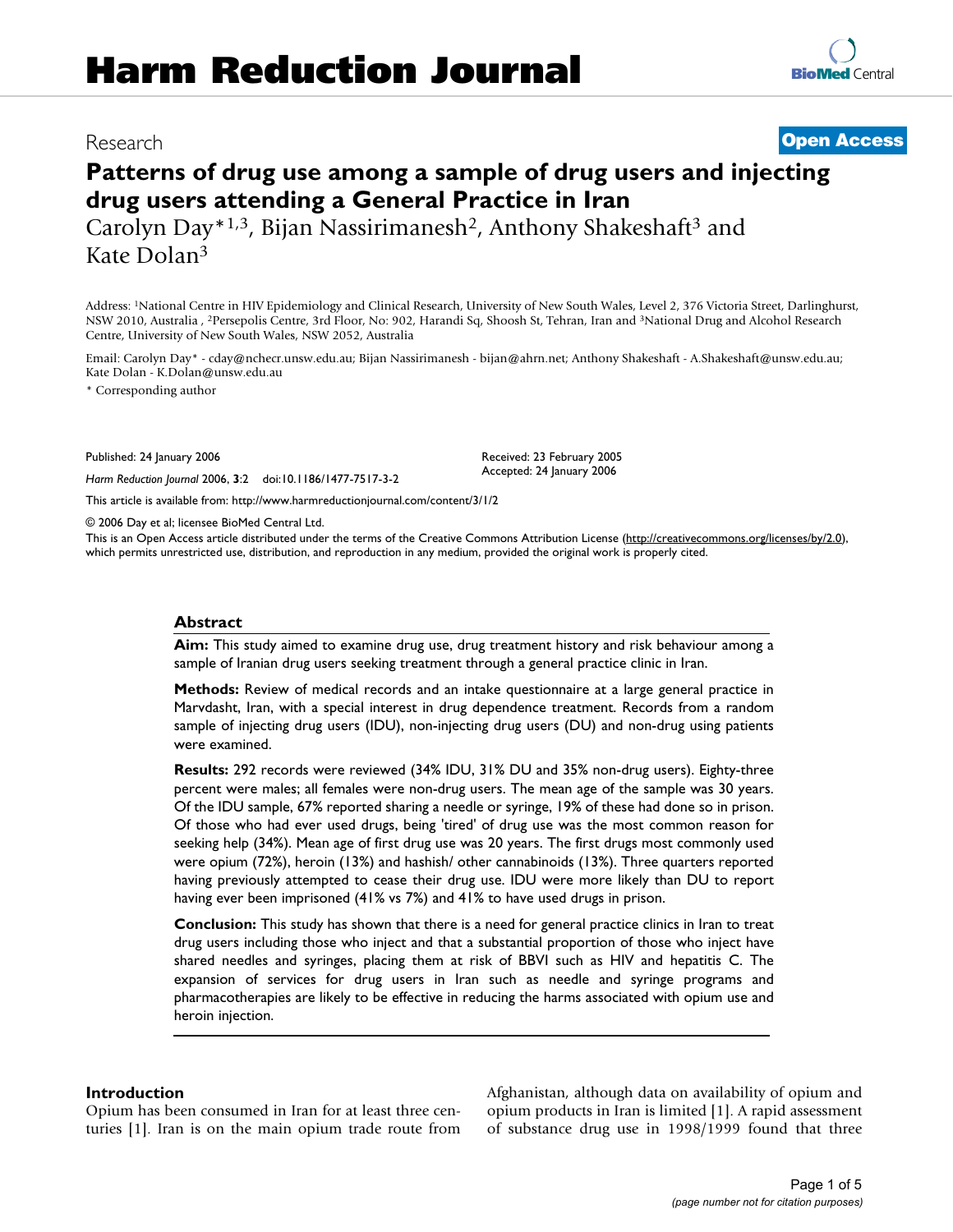quarters of the illicit drug users interviewed used opium and more than third use heroin [2]. There is also some evidence of increased injecting drug use in Iran [2]. However, there is currently very little known about patterns of drug use and risks associated with injecting in Iran.

Injecting drug use is associated with a number of negative health outcomes, including increased mortality [3] and morbidity from overdose [4], increased risk of the drug dependence [5], and is of considerable public health significance due to the increased blood-borne viral infection (BBVI) transmission [6]. HIV infection has been found to be very high among IDUs, especially in those areas without widespread harm reduction initiatives [7]. Furthermore, experience in other countries has demonstrated that the incidence and prevalence of HIV infection can change rapidly among injecting drug users [8]. The prevalence of hepatitis C is high among populations of IDUs, and globally IDU represent the largest risk group for infection [9].

Research with Iranian volunteer blood donors found that those with a history of injecting drug use were 53 times more likely to be infected with HCV than other groups [10]. A recent study of drug dependent prisoners, revealed a HIV prevalence of 1.2% and a HCV prevalence of 47.4% [11]. In order to be optimally cost-effective, health care interventions aimed at reducing the spread of BBV should be tailored to the specific risk-factors of injecting drug users.

However, specific information on injecting drug users in Iran, including help seeking and blood-borne virus risk behaviour, is currently insufficient to allow such tailoring of health promotion and intervention strategies, and to facilitate the monitoring of risk-factor trends over time. Therefore the aim of this paper was to examine drug use, drug treatment history and risk behaviour among a sample of Iranian drug users seeking health care through a general practice clinic in Iran.

## **Methods**

The Marvdasht Clinic is a general practice clinic, with a special interest in drug dependence and treatment in Marvdasht, Shiraz, Iran. The clinic arranges general practice services and substance abuse treatment, especially pharmacotherapy for opioid dependence. The clinic also offers a drop in centre for drug users every day between 8.30 am and 7 pm.

Basic demographic information (age, gender) was collected and a physical examination performed on all those who attend the clinic. Those who reported any drug use also completed a brief drug use questionnaire administered by the clinician which was used in the assessment and treatment of the patient. Information was elicited from patients in Farsi and entered onto the forms in English. All data presented were collected by one clinician (BN).

A random selection of 200 substance abusing patient records (100 drug users and 100 injecting drug users) and 100 general patients' records were selected. Computer generated random numbers were used to select client records based on their registration number.

Clinic records were de-identified and data were entered into SPSS (version 11.0). Continuous data were analysed using *t* tests. Where data were highly skewed the Mann-Whitney U statistic was used and medians reported. Categorical data are presented as proportions and were analysed using the chi square test. All data were analysed using SPSS (version 11.0).

#### **Results**

Three thousand patients attended the clinic between 1999 and 2002. Approximately 50% attended the clinic as general patients, 10% were injecting drug users and 40% were drug users but not injecting.

Two-hundred and ninety-two records were selected, of which 100 (34%) were completed on injecting drug users (IDU), 90 (31%) were completed on drug users who did not inject (DU) and 102 (35%) were completed on nondrug users (i.e. general clinic clients). The sample comprised 241 males (83%) and 30 females. All females were non-drug using patients. The mean age of patients was 30 years (SD 10.29). The drug using sample tended to be younger than the other clinic patients (27 years vs 35 years,  $t_{289}$  = 6.83, p < 0.001).

#### *Blood borne viruses*

Blood-borne virus status was unknown for the majority of the patients. In the 32 cases where hepatitis B status was known, the six patients who were antibody positive, all were IDU. In the 20 cases where hepatitis C status was known, five patients (25%) were antibody positive and all were IDU. Only 19 patients had their HIV status recorded, of whom only one was positive, this patient was an IDU.

#### *HIV risk behaviour*

The majority (67%) of IDU reported having shared a needle or syringe at some time. Sixty two patients reported the location where this took place and the most common was somewhere other than home (44%), in prison (19%) and at home (1%).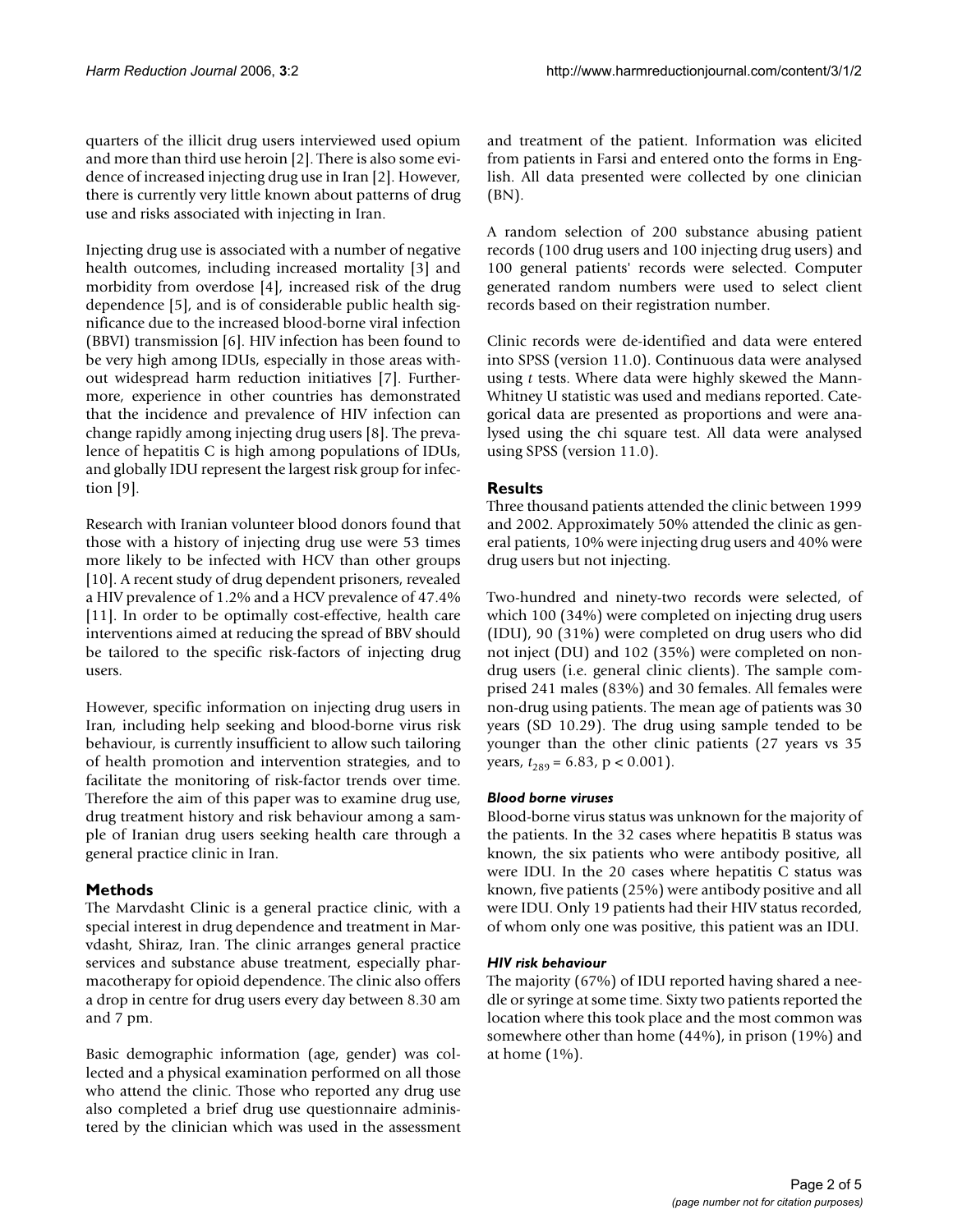#### **Drug using clients only (n = 190)** *Drug use history*

The mean age of first drug use was 20 years (SD 4.80). The IDUs tended to be younger at first drug use than the DUs (19 years vs 22 years, *t*186 = 5.08, p < .001).

Opium was the drug most commonly first used (72%), followed by heroin (13%) and hashish or another cannabinoid (13%). Four patients (2%) reported buprenorphine as the drug they first used.

Patients were most commonly with friends (38%) at the time of first drug use, with family (28%) or at work (22%). Fifteen patients (8%) reported first using drugs in military service and eight (4%) reported being in prison when they first used drugs.

Opium was the primary drug for half the patients (50%), followed by heroin (43%). A small proportion reported buprenorphine as their primary drug (6%).

#### *Reason for attending the clinic*

The majority (73%) of drug using patients did not state a reason for attending the clinic. Of the remaining 51 patients who stated a reason for attending the clinic, the main reason given was related to family issues (36 patients), followed by 'compulsory testing' (11 patients) and court (3 patients).

#### *Family drug use history and support*

A third of patients (31%) identified a family member who also used drugs. Of those 59 patients, a sibling (63%) or a parent (32%) were the most commonly identified relative. A history of drug use in the patient's parents' family was identified by 78 patients; this was most commonly identified in the patient's mother's family (65%).

The majority of drug using patients (92%) reported having drug using friends; 80% reported that they had at least two drug using friends. Of the 174 patients with drug using friends 131 (75%) reported still having contact with these drug using friends.

Only 10 patients (5%) reported having no family support. Of the 180 patients who reported having family support, 34% identified a sibling as providing this support, 32% identified their spouse, 31% identified a parent and four patients (2%) identified their child as providing support.

## *Ceasing drug use*

Patients were asked about the most important reason for ceasing their drug use. Being 'tired' (of using drugs) was the most common response (34%), followed by work reasons (21%; included having lost their job as a result of drug use), family (17%) and marriage (2%). 'Other' reasons were nominated by 40 patients, 10 of which were related to health, others included being sent for compulsory testing, having a driver's licence revoked or a work/ study issue.

#### *Drug treatment*

Almost three quarters of patients reported having previously attempted to cease their drug use. Of these, 11% had attempted to cease drug use once, while the majority (75%) had made several attempts and had done so a median of two times (range 1–10). There was no difference between the IDUs and DUs in terms of number of attempts to cease drug use.

Of the 146 patients who had attempted to cease drug use and received help, 36% received help from their spouse, 25% from a sibling, 19% from a friend and 18% from a parent. Twenty patients (12%) reported receiving no help or support during their attempts to cease drug use.

Patients reported using a variety of drugs to assist with drug use cessation in including homemade capsules (95%), drugs such as benzodiazepines, opiates such as black water opium, methadone, morphine and various other opium compounds (63%).

Of those who had previously attempted to cease drug use, 17 (10%) had remained abstinent for less than a week. The median number of weeks abstinent for the 147 patients who reported a week or more of abstinence was eight (range 1150;104). DU reported being abstinent for significantly more weeks than IDU (Mann-Whitney *U* 1705,  $p < .001$ ).

Reasons cited for patient relapse included health problems (55%), withdrawal (39%), drug craving (32%) and a range of other symptoms (26%) such as insomnia, loss of energy, anxiety and depression, pain, irritability and sexual dysfunction.

## *Prison*

Forty-five (24%) of the patients had a history of incarceration. IDU were more likely to have been to prison than DU (41% vs 7%,  $\chi^2$  = 29.7, p < 0.001). Forty-one patients (91% of those ever imprisoned) reported having used drugs while in prison. All DUs and 85% of IDU who reported having been to prison used drugs in prison. The drugs used in prison were opium (55%), heroin (20%) and hashish/ cannabis (9%). Only one patient reported receiving drug treatment in prison.

## **Discussion**

This study found that Iranian drug users seeking treatment for drug use problems most commonly use opium and heroin. Drug users presenting at this clinic tended to be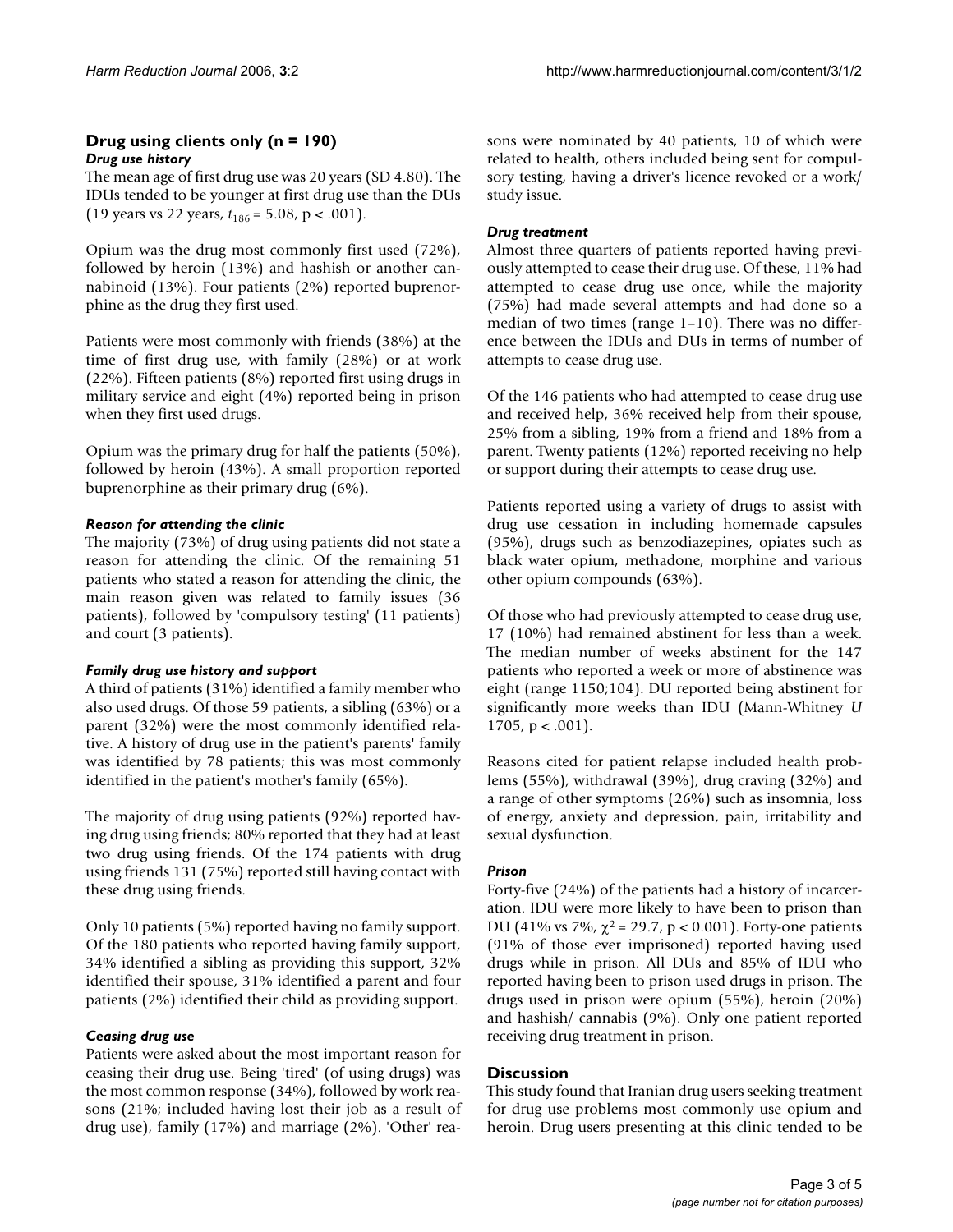younger than clients presenting with non drug-related problems. None of the drug using patients in this study were female. There is limited information on the prevalence of drug use among Iranian women, and it is unclear whether the lack of female drug users in this clinic sample is due to a very low prevalence of problematic drug use among women in Iran or that they are more likely to constitute a 'hidden' population and are unwilling to attend for treatment. Other studies of Iranian drug users also reported few females [e.g. [12]]. Reports from western countries has shown that drug use has been associated with greater stigmatisation, reduced service utilisation [e.g. [13]] and different treatment seeking behaviours [e.g. [14]] for women than men.

The majority of patients had previously attempted to cease drug use; traditionally drug treatment in Iran has comprised abrupt cessation without medication or slow decrease in heroin /opium dose [15]. This study has demonstrated that Iranian drug users are willing to seek medical treatment for their drug dependency. Buprenorphine has been shown to be effective in the treatment of Iranian heroin [12] and opium [15,16] users but needs to be more widely available, especially through general practice clinics, such as that described here as it may reduce stigmatisation for the user. It may be necessary to establish a special clinic for female drug users with female staff to encourage them to seek treatment.

Of the IDU sample, more than two thirds reported sharing needles and syringes and therefore placing themselves at considerable risk of HIV and hepatitis C infection. Needle and syringe programs have been shown to reduce the prevalence of HIV [17,18], and in settings with accessible needle and syringe program and health promotion initiatives, have also been shown to reduce needle and syringe sharing [19,20]. Although NSP programs have been introduced to Iran, the programs are small in number and still in their infancy.

A quarter of the drug users in the study had a history of imprisonment, with injectors much more likely to report this, almost all of whom reported injecting drug in prisons. Prisons have been identified as a high risk environment [21,22]. Almost half the sample of incarcerated IDUs in a recent Iranian study reported having ever shared a needle /syringe compared to 18% of non-incarcerated IDUs [23]. Moreover, only one patient reported receiving treatment for drug use in prison. The Iranian prison department is in the process of developing a strategic plan for prisons. Recent research has shown that the provision of methadone maintenance in prison can reduce injecting drug use and hepatitis C infection [24].

Drug treatment services provide a useful point for HIV and other BBVI monitoring [25,26]. Clinics should try to collect complete data for each patient attending the clinic in order to better inform the service. For example, for 73% of patients no reason was given for attending the clinic. It would be useful to know why clients come to clinics so their anticipated needs can be met and retention improved in treatment or with services. Moreover, routine collection of data from services, including small independent units such as that described in the current study, provides useful information for treatment outcome monitoring [27]. Similar Australian practices have, for example, been able to provide information on treatment outcomes in terms of decreased heroin use (as measured by self-report and urinalysis) and increased employment [28], and more recently report on the impact of methadone maintenance on hepatitis C incidence [29].

Finally, this study has shown that Iranian drug users seeking treatment through a GP clinic predominantly use opium and heroin. Of those who inject drugs, the majority has shared needles and syringes, placing them at risk of HIV, hepatitis B and hepatitis C. The expansion of services for drug users in Iran such as needle and syringe programs and pharmacotherapies such as buprenorphine are likely to be effective in reducing the harms associated with opium use and the increasing problem of heroin injection.

#### **Competing interests**

Bijan Nassirimanesh was the director of the Marvdasht Clinic.

#### **Authors' contributions**

All authors were responsible for study conception and design. C Day was responsible for the statistical analysis and led writing of the paper. B Nassirimanesh was responsible for the initial survey design, data collection and provided comments on the manuscript. A Shakeshaft and K Dolan supervised all aspects of the work and provided extensive comments on the manuscript.

#### **Acknowledgements**

This study was funded by the Australian Government Department of Health and Ageing and the National Drug and Alcohol Research Centre's Program of International Research and Training (PIRT). The authors wish to thank Clare Thetford for assistance with data entry.

#### **References**

- 1. Gibson A, Degenhardt L, Topp L, Day C, Hall W, Dietze P, McKetin R: **Global and Australian heroin markets.** Sydney, National Drug and Alcohol Research Centre, University of New South Wales; 2003.
- 2. Reid G, Costigan G: **Revisiting the Hidden Epidemic: A situation assessment of drug use in Asia in the context of HIV/ AIDS.** Melbourne, Centre for Harm Reduction, The Burnet Institute; 2002.